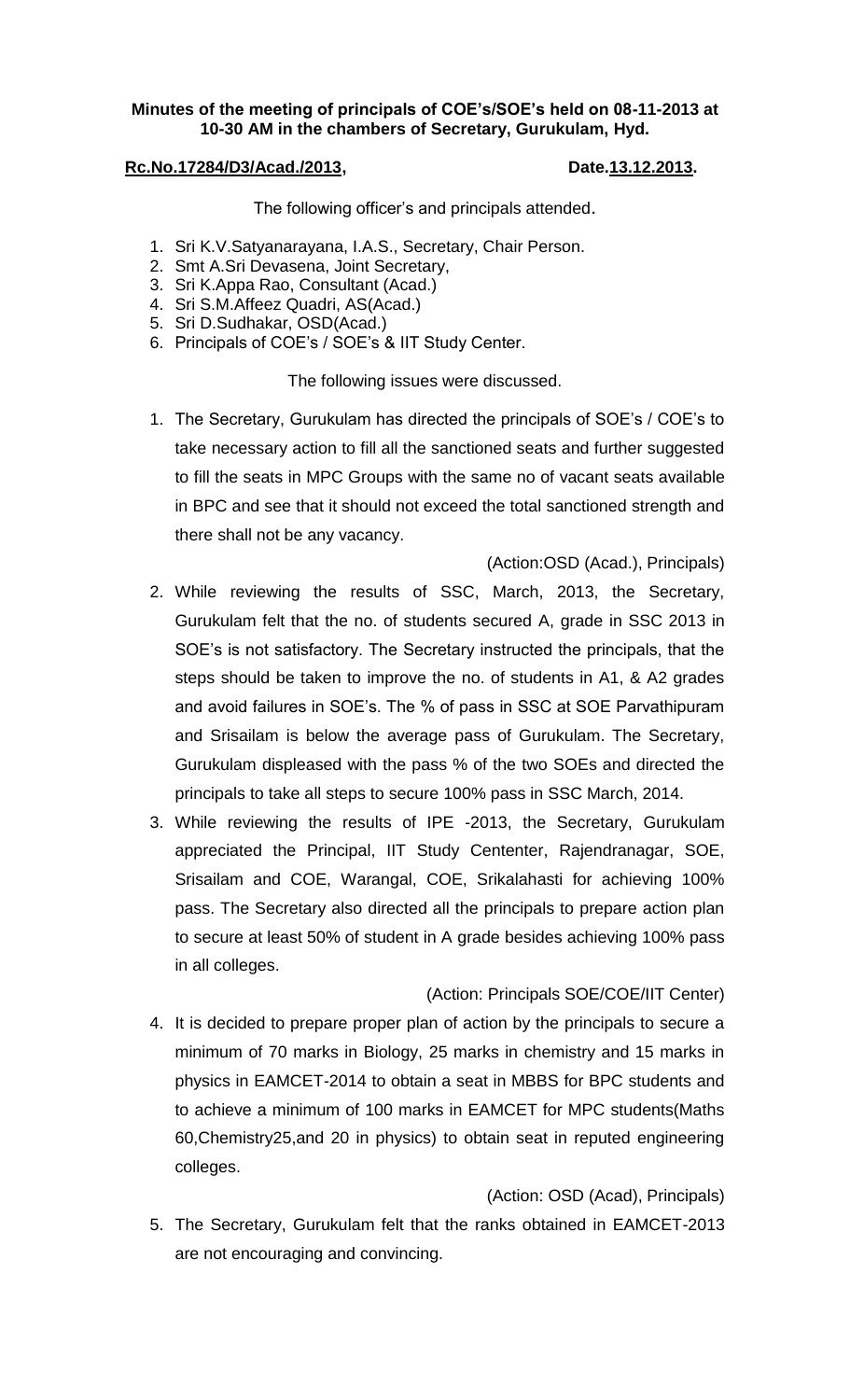The principals are directed to review the performance of students in weekend EAMCET tests with concerned JL's to issue proper direction for clarifying the doubts and for counselling the students. Work sheet should be maintained for solving the problem which will help the teacher to find out the difficulty of the student.

(Action:Principals)

6. It is resolved to maintain out going students record with all the details of students from date of joining to leave the institution. The formats of the students profile should be uniform in all the college.

(Action: OSD (Acad), Principals)

7. Performance of students appearing for IIT Main -2014 in the weekend tests is not satisfactory and there is dire need to improve the standards of students to secure 150 marks and more in internal tests.

(Action:Principals)

8. It is decided to give special focus on IPE, including languages. Since, IPE marks have major impact on IIT (Mains) rank and due emphasis should be given to the languages also.

(Action:Principals)

9. Principals have to review the performance of students every Monday. Separate test on IPE model in week end has to be conducted. The answer papers of high achievers and low achievers should be valued in presence of the students to issue immediate instructions.

(Action:Principals & Staff)

10.The performance of teachers in mid term and weekend tests, EAMCET-2013 has been discussed.

The teachers with low performance were identified and the principals are directed to issue the show case notice to improve the standards of such teachers and submit their explanation to this office for further action. The following teachers are identified for having more no. of failures in the relevant subjects.

| SI.            | Name of the teacher/JL  | Subject            | Name of the        |
|----------------|-------------------------|--------------------|--------------------|
| No.            |                         |                    | college            |
| 1              | U.Ramu                  | <b>Mathematics</b> | COE, Vizag         |
| $\overline{2}$ | O.J.Rao                 | <b>Mathematics</b> | COE, Vizag         |
| 3              | <b>PVRB Anand</b>       | <b>Physics</b>     | COE, Vizag         |
| 4              | <b>BR.Ch.Naidu</b>      | Chemistry          | COE, Vizag         |
| 5              | P.Daskshayani           | Zoology            | COE, Vizag         |
| 6              | L.Rama Murthy           | <b>Mathematics</b> | SOE, Srisailam     |
| 7              | <b>J.Sathish Goud</b>   | <b>Physics</b>     | SOE, Srisailam     |
| 8              | P.Siva Shankara Chary   | <b>Mathematics</b> | SOE, Srisailam     |
| 9              | <b>SBS Nagabhusanam</b> | <b>Physics</b>     | SOE, Srisailam     |
| 10             | N.Srinivasa Rao         | <b>Mathematics</b> | SOE, Parvathipuram |
| 11             | S.V.Srinivasa rao       | Chemistry          | SOE, Parvathipuram |
| 12             | BVS Appa rao            | Chemistry          | SOE, Parvathipuram |
| 13             | D.Vasu babu             | <b>Botany</b>      | SOE, Parvathipuram |
| 14             | J.Srinivasa rao         | Zoology            | SOE, Parvathipuram |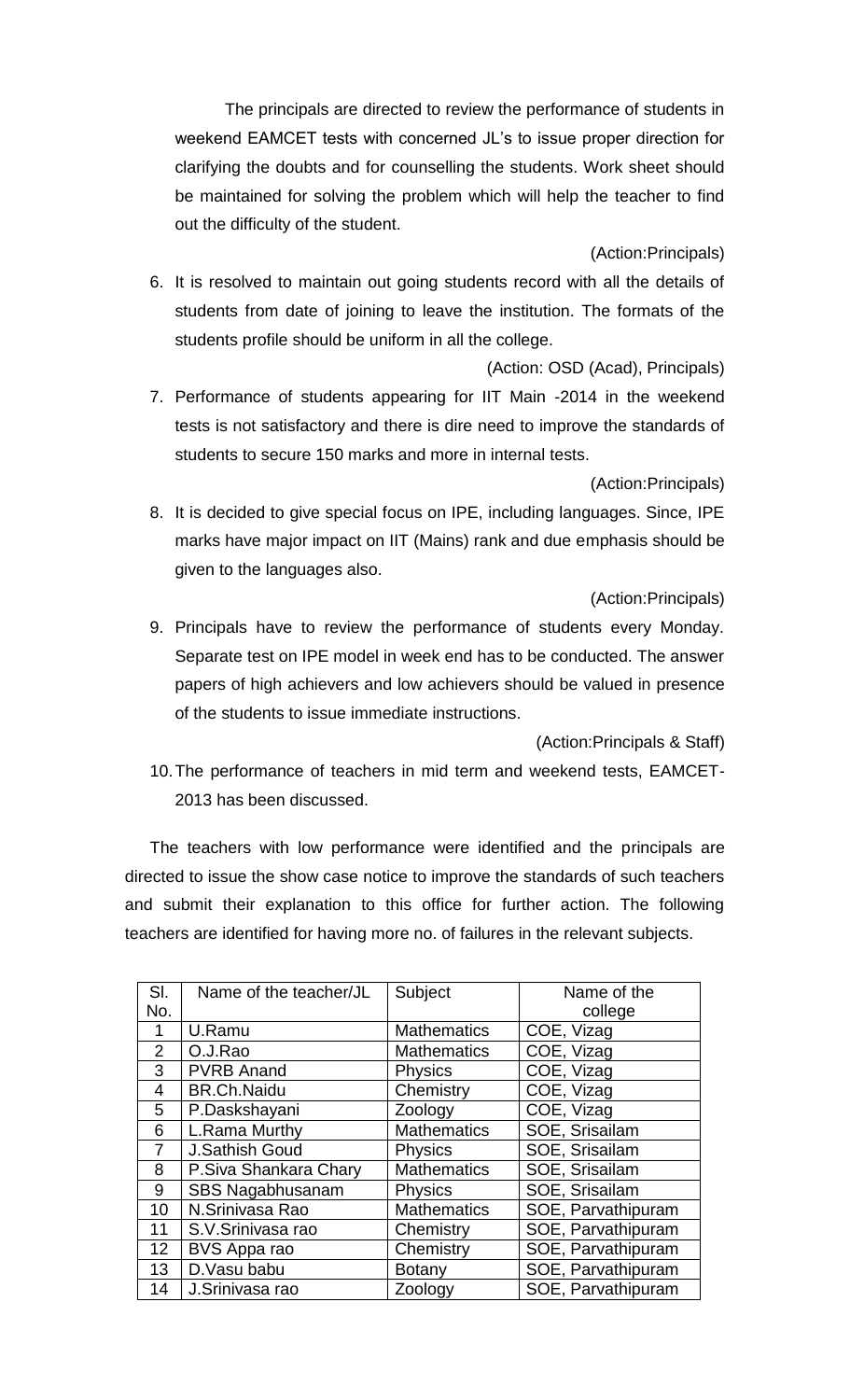11.The principals are informed to create awareness among students & staff on marks and corresponding ranks to secure seats in diffirent professional colleges region wise basing on the previous admission details.

(Action: OSD (Acad), Principals) 12.The principals are informed to send the particulars of students who achieved the national merit scholarship and admissions in reputed university colleges along with photos to place them in Gurukulam web site. (Action: OSD (Acad), Principals)

13.It is instructed to allot 10 students to a mentor (teacher) to take care of all the needs of their wards for the development of student in all aspects.

(Action: Principals)

- 14.It is strongly advised to take question papers from reputed IIT/EAMCET institution within their purview and practice with merit students.
- 15.It is decided to sort out the action plan to conduct the value added Guest faculty lecturers for a session wise. Each session with 3 hour including instruction, assignment work and evaluation besides giving one Question paper for each session). The principals shall prepare the active plan with budget estimation and submit to this office.

(Action: OSD (Acad), Principals)

16.The principal are informed to identify the talented part time teacher / JL and negotiate for remuneration and submit the proposal for issuing necessary orders / release of funds for the existing vacancies.

(Action: Principals)

- 17.It is decided to organise 8 week intensive programme on IIT (Main) EAMCET after completion  $2^{nd}$  midterm exams (i.e) from 15-11-2013.
- 18. The Secretary agreed the proposal of getting the question papers from outside reputed corporate colleges for the 8 week intensive programme on IIT (main) EAMCET to assess the accurate the performance of students appearing IIT/ EAMCET-2014. The consultant (Acad) is directed to look into this matter and arrange accordingly.

(Action: Consultant (Acad.), OSD (Acad.))

The principals have requested to arrange / sanction the following. (Action: OSD(Acad.)

- 1. Enhancement of examination charges for Rs.60,000/- per annum to meet the expenditure for conducting the weekend, mid & terminal examinations.
- 2. The existing zerox machines became unserviceable and getting frequents repairs and there is a need to replace and arrange the high capacity zerox machines.